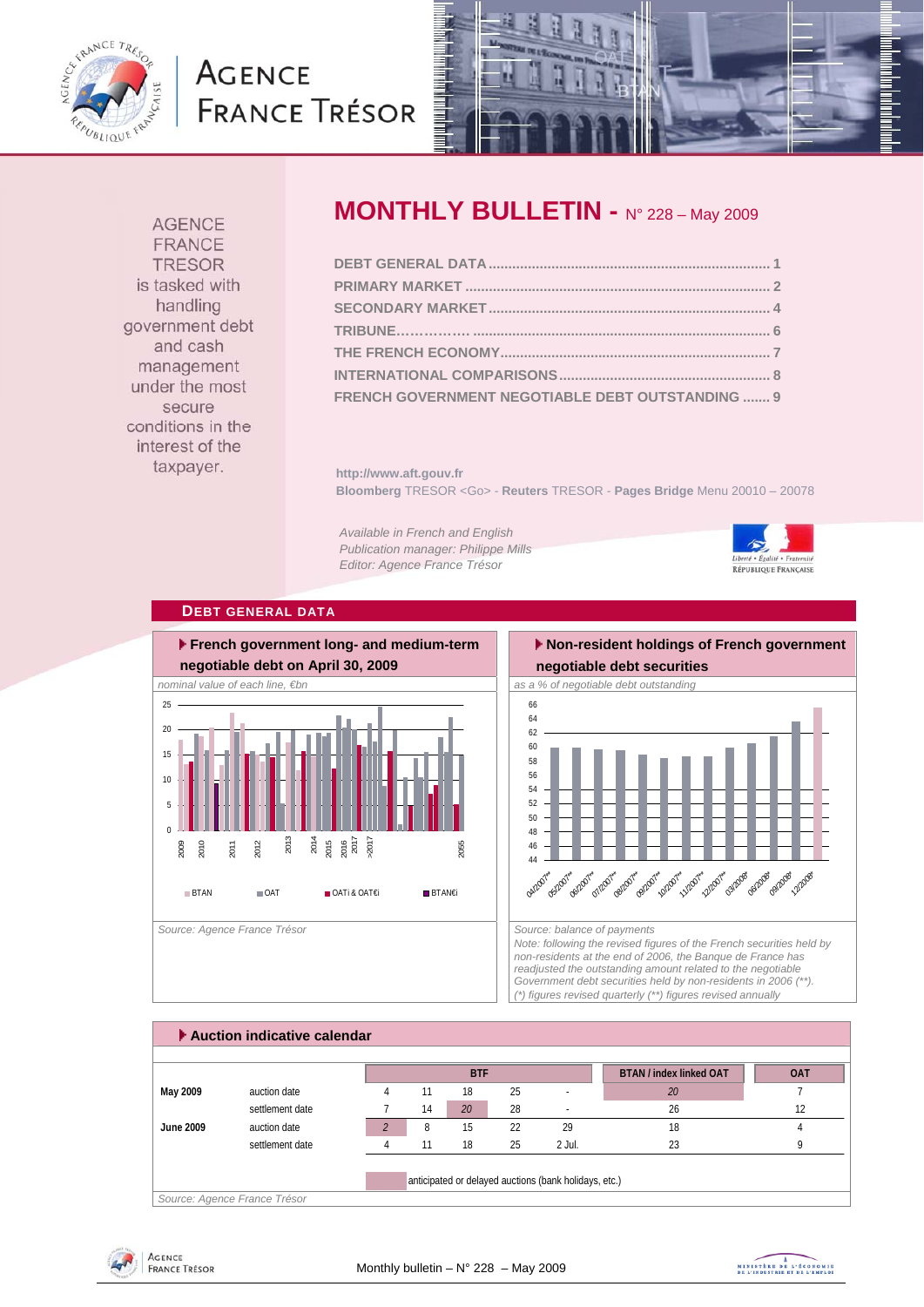## **NEWS Record-breaking auctions**

Some symbolic values reached in the first issues made in May illustrate how the State financing programme is being carried out in 2009, a year in which historic amounts need to be raised and short-term interest rates are at historic lows.

The AFT's monthly OAT auction placed 8 billion euros in securities with maturities ranging from 8 to 30 years, which is the largest amount ever attained. This proves that the State has the capacity to make the €155bn in net medium-term and long-term issues scheduled for 2009. The liquidity of the OATs, especially the April 2019 OAT, with a record volume of €28bn, makes it possible to obtain this financing at favourable interest rates and ensure proper security for taxpayers.

Yields on short-term securities have also sunk to historic lows. At the 18 May auction of BTFs, the three-month yield worked out to 0.635%, the lowest that the French Treasury has ever obtained on the financial markets. This easing of yields reflects the downward cycle of the European Central Bank's key rates.

### **PRIMARY MARKET**









MINISTRE DE L'ÉCONOMIE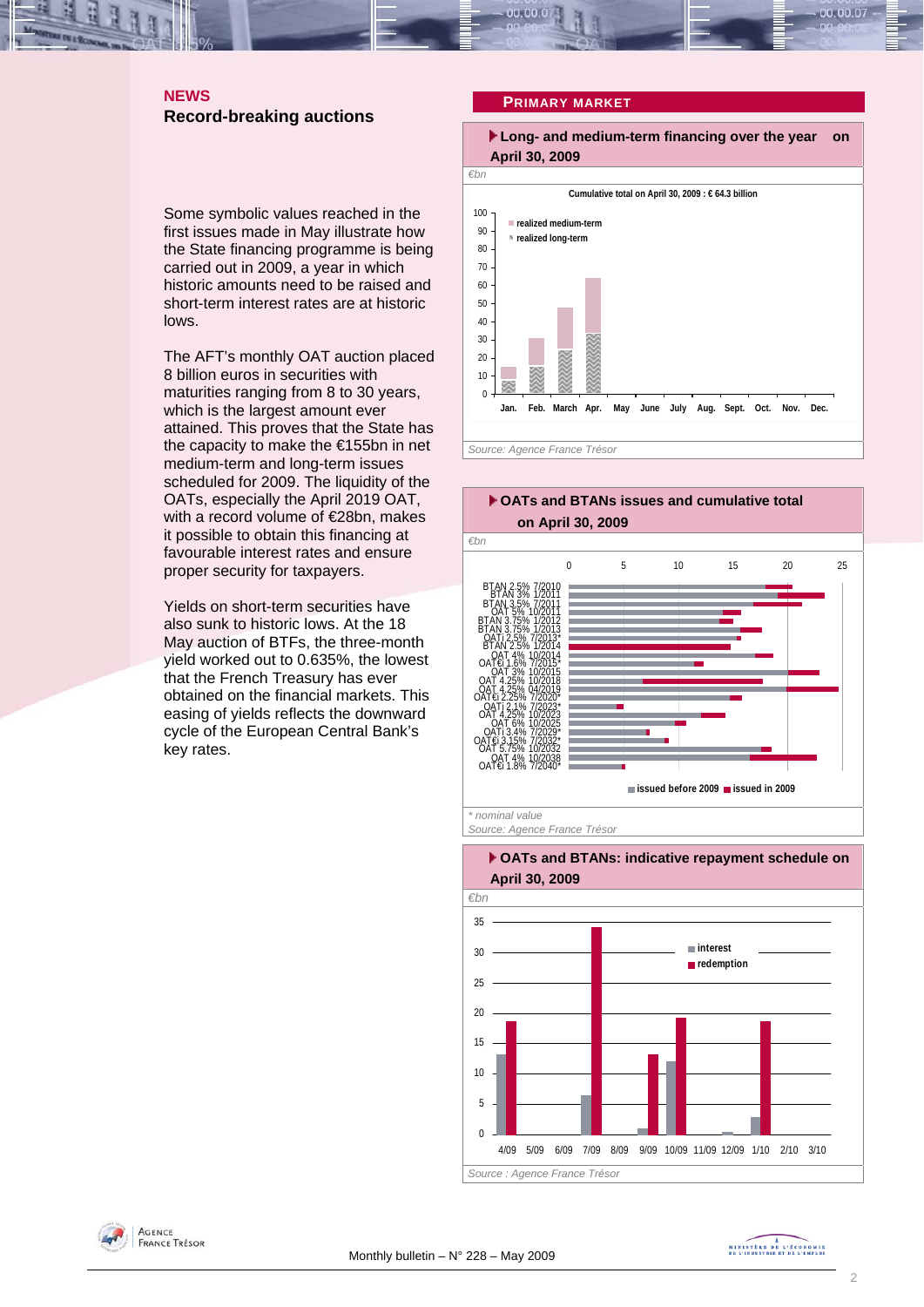## **OAT and BTAN auctions – April 2009**

#### *€m*

녧  $\mathbb{R}$ 

|                                         | OAT 5 years | OAT 10 years | OAT 25 years | OAT 30 years | <b>BTAN 2 years</b>      | OAT 2 years         | <b>BTAN 5 years</b> | OAT€i 6 years | OATi 15 years       | OAT€i 30 years |
|-----------------------------------------|-------------|--------------|--------------|--------------|--------------------------|---------------------|---------------------|---------------|---------------------|----------------|
|                                         | 10/25/2014  | 4/25/2019    | 10/25/2032   | 10/25/2038   | 1/12/2011                | 10/25/2011          | 1/12/2014           | 7/25/2015     | 25/7/2023           | 25/7/2040      |
|                                         | 4.00%       | 4.25%        | 5,75%        | 4.00%        | 3,00%                    | 5,00%               | 2,50%               | 1,60%         | 2,10%               | 1,80%          |
| Auction date                            | 4/2/2009    | 4/2/2009     | 4/2/2009     | 4/2/2009     | 4/16/2009                | 4/16/2009           | 4/16/2009           | 4/16/2009     | 4/16/2009           | 4/16/2009      |
| Settlement date                         | 4/7/2009    | 4/7/2009     | 4/7/2009     | 4/7/2009     | 4/21/2009                | 4/21/2009           | 4/21/2009           | 4/21/2009     | 4/21/2009           | 4/21/2009      |
| $< 6.500 - 8.000 >$<br>Amount announced |             |              |              |              |                          | $< 6.500 - 8.000 >$ |                     |               | $< 1.000 - 1.500 >$ |                |
| Bid amount                              | 4.515       | 6.310        | 2.285        | 3,435        | 4.880                    | 4.100               | 6,165               | 1.348         | 0.682               | 0.538          |
| Amount served                           | 1.585       | 3.370        | 0.800        | 1.935        | 1.995                    | 1.600               | 3.715               | 0.753         | 0.292               | 0,213          |
| of which: NCTs before auction           | 0           | $\mathcal O$ | $\theta$     | $\theta$     | 0                        |                     | 0                   | 0             | 0                   | 0              |
| NCTs after auction                      | $\theta$    | $\theta$     | $\theta$     | $\theta$     | 0                        |                     | 0                   | 0.034         | 0.019               | 0.026          |
| <b>Total issued amount</b>              | 1.585       | 3.370        | 0.800        | 1.935        | 1,995                    | 1.600               | 3.715               | 0.787         | 0,311               | 0,239          |
| Bid-to-cover ratio                      | 2.85        | 1.87         | 2.86         | 1.78         | 2,45                     | 2.56                | 1.66                | 1.79          | 2.34                | 2.53           |
| Weighted average price                  | 106.16%     | 105.21%      | 122.01%      | 97.34%       | 102.67%                  | 107.83%             | 99.33%              | 101.13%       | 101.01%             | 93.31%         |
| Yield to maturity                       | 2.78%       | 3,62%        | 4.25%        | 4.16%        | 1.42%                    | 1,78%               | 2,65%               | 1.41%         | 2,02%               | 2,09%          |
| Indexation coefficient*                 |             | $\sim$       | ×.           |              | $\overline{\phantom{a}}$ |                     |                     | 1.09237       | 1.02400             | 1.04627        |

00.00.0

 *Source: Agence France Trésor* 

| $\epsilon$ m               |            |            |            |            |            |            |            |
|----------------------------|------------|------------|------------|------------|------------|------------|------------|
|                            | <b>BTF</b> | <b>BTF</b> | <b>BTF</b> | <b>BTF</b> | <b>BTF</b> | <b>BTF</b> | <b>BTF</b> |
|                            | 1 month    | 2 month    | 3 month    | 4 month    | 6 month    | 9 month    | 1 year     |
| <b>Auction date</b>        |            | 4/6/2009   | 4/6/2009   |            |            | 4/6/2009   | 4/6/2009   |
| Settlement date            |            | 4/9/2009   | 4/9/2009   |            |            | 4/9/2009   | 4/9/2009   |
| Maturity                   |            | 6/11/2009  | 7/9/2009   |            |            | 1/14/2010  | 4/8/2010   |
| <b>Total issued amount</b> |            | 1.568      | 3,232      |            |            | 1.079      | 2.812      |
| Weighted average rate      |            | 0.698%     | 0.703%     |            |            | 0,851%     | 0.950%     |
| <b>Auction date</b>        |            |            | 4/14/2009  | 4/14/2009  | 4/14/2009  |            | 4/14/2009  |
| Settlement date            |            |            | 4/16/2009  | 4/16/2009  | 4/16/2009  |            | 4/16/2009  |
| Maturity                   |            |            | 7/9/2009   | 8/27/2009  | 10/22/2009 |            | 4/8/2010   |
| <b>Total issued amount</b> |            |            | 3,070      | 1,536      | 2,044      |            | 2,654      |
| Weighted average rate      |            |            | 0.710%     | 0.759%     | 0,763%     |            | 0.915%     |
| <b>Auction date</b>        |            | 4/20/2009  | 4/20/2009  | 4/20/2009  |            |            | 4/20/2009  |
| Settlement date            |            | 4/23/2009  | 4/23/2009  | 4/23/2009  |            |            | 4/23/2009  |
| Maturity                   |            | 6/25/2009  | 7/23/2009  | 8/13/2009  |            |            | 4/8/2010   |
| <b>Total issued amount</b> |            | 2.123      | 3,223      | 1,055      |            |            | 2,739      |
| Weighted average rate      |            | 0.817%     | 0.844%     | 0.849%     |            |            | 1.022%     |
| <b>Auction date</b>        |            | 4/27/2009  | 4/27/2009  |            | 4/27/2009  |            | 4/27/2009  |
| Settlement date            |            | 4/30/2009  | 4/30/2009  |            | 4/30/2009  |            | 4/30/2009  |
| Maturity                   |            | 6/25/2009  | 7/23/2009  |            | 11/5/2009  |            | 2/11/2010  |
| <b>Total issued amount</b> |            | 1094       | 3312       |            | 1673       |            | 2719       |
| Weighted average rate      |            | 0.752%     | 0,749%     |            | 0,832%     |            | 0.868%     |

*Source: Agence France Trésor* 



 $00.00.07$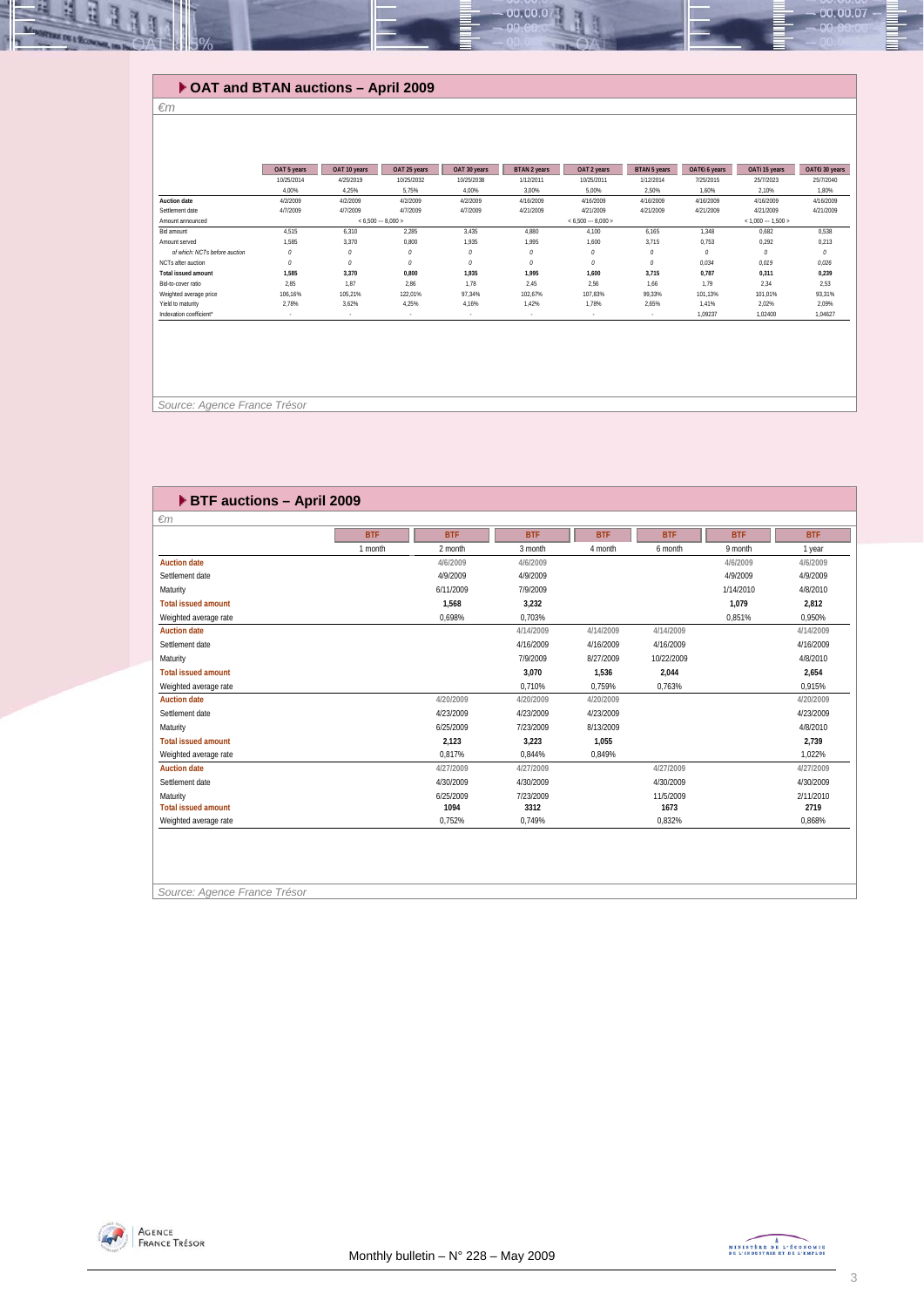

#### **SECONDARY MARKET**







*(1) difference between the yield of the OAT 4% April 2013 and the yield of the OATi 2.5% July 2013 (2) difference between the yield of the OAT 5% April 2012 and the yield of the OAT€i 3% July 2012 (3) difference between the yield of the OAT 5.5% April 2029 and the yield of the OATi 3.4% July 2029 (4) difference between the yield of the OAT 5.75% October 2032 and the yield of the OAT€i 3.15% July 2032* 

| $\blacktriangleright$ Negotiable government debt and swaps |          |          |         |          |         |         |          |              |              |
|------------------------------------------------------------|----------|----------|---------|----------|---------|---------|----------|--------------|--------------|
| $\varepsilon$ bn                                           |          |          |         |          |         |         |          |              |              |
|                                                            | end      | end      | end     | end      | end     | end     | end      | end of March | end of April |
|                                                            | 2002     | 2003     | 2004    | 2005     | 2006    | 2007    | 2008     | 2009         | 2009         |
| Negotiable government debt                                 |          |          |         |          |         |         |          |              |              |
| outstanding                                                | 717      | 788      | 833     | 877      | 877     | 921     | 1017     | 1 0 6 4      | 1075         |
| OAT                                                        | 478      | 512      | 552     | 593      | 610     | 641     | 681      | 695          | 687          |
| <b>BTAN</b>                                                | 151      | 167      | 184     | 189      | 200     | 202     | 198      | 205          | 211          |
| <b>BTF</b>                                                 | 88       | 109      | 97      | 95       | 66      | 78      | 138      | 164          | 177          |
| Swaps outstanding                                          | 61       | 61       | 61      | 52       | 44      | 42      | 28       | 27           | 26           |
| Average maturity of the negotiable debt                    |          |          |         |          |         |         |          |              |              |
| before swaps                                               | 5 years  | 5 years  | 6 years | 6 years  | 7 years | 7 years | 6 years  | 6 years      | 6 years      |
|                                                            | 343 days | 297 days | 79 days | 267 days | 45 days | 51 days | 292 days | 253 days     | 261 days     |
| after swaps                                                | 5 years  | 5 years  | 6 years | 6 years  | 7 years | 7 years | 6 years  | 6 years      | 6 years      |
|                                                            | 266 days | 235 days | 33 days | 228 days | 16 days | 29 days | 276 days | 238 days     | 246 days     |
|                                                            |          |          |         |          |         |         |          |              |              |
|                                                            |          |          |         |          |         |         |          |              |              |
|                                                            |          |          |         |          |         |         |          |              |              |
| Source: Agence France Trésor                               |          |          |         |          |         |         |          |              |              |



MINISTRE DE L'ÉCONOMIE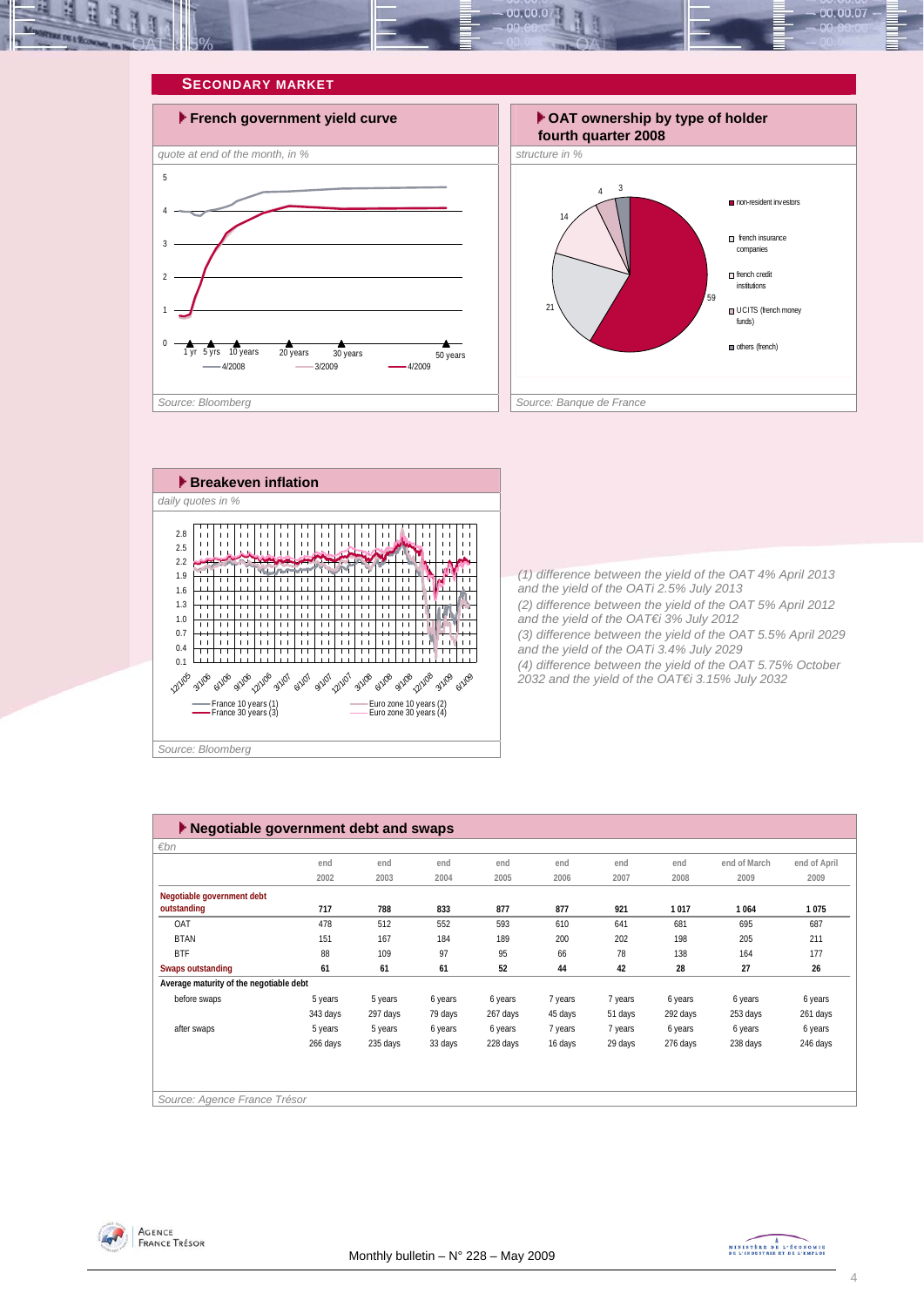

 $00.00.0$ 







MINISTRE DE L'ÉCONOMIE

00.00.07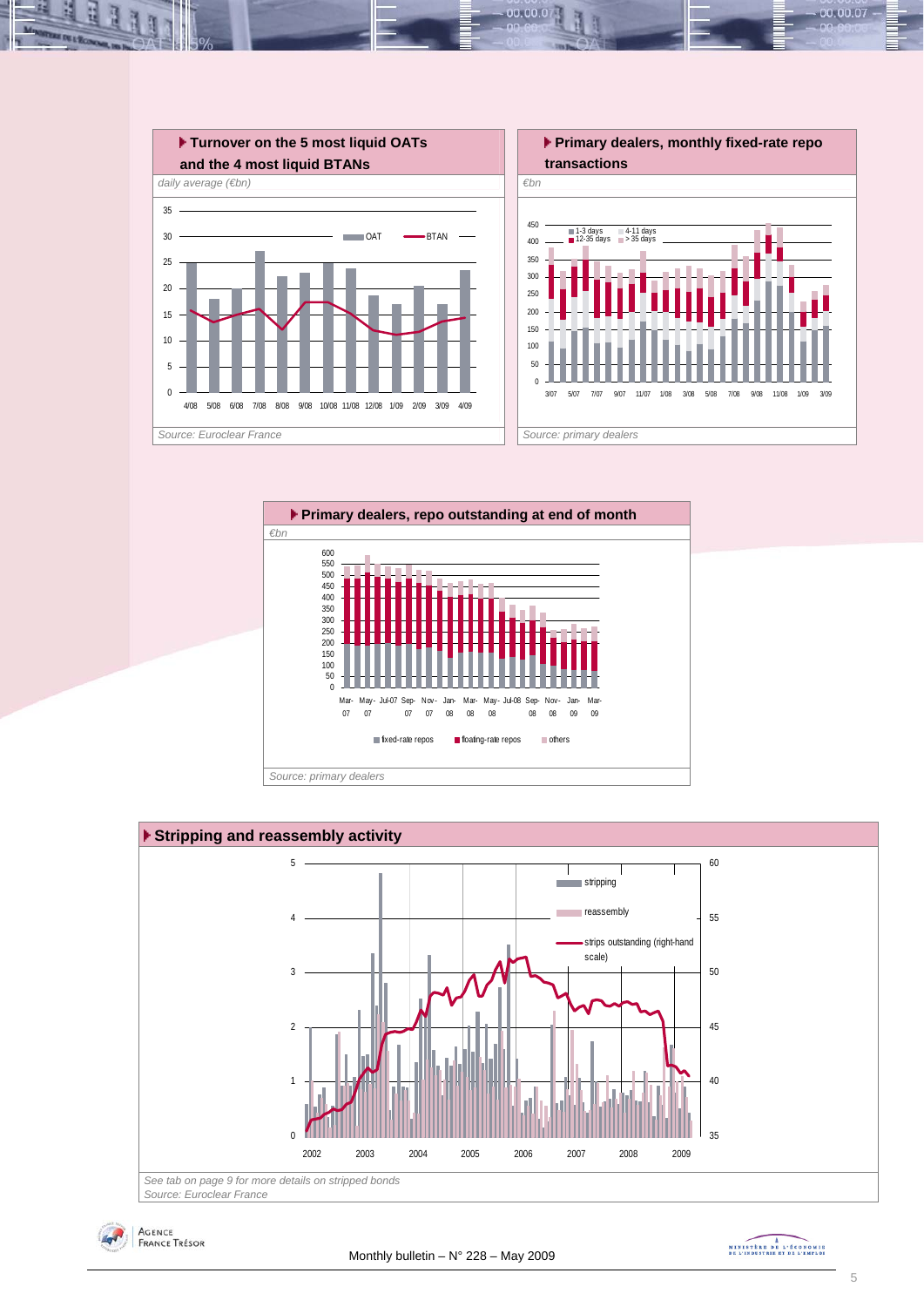### **TRIBUNE**

## **Improvement of foreign trade outlook for the Euro area**

**By Stéphane Déo**, **UBS Investment Bank** 

International trade has collapsed at the end of last year. In the Euro zone, national accounts show a 6.6% (quarter on quarter) drop in the volume of exports in Q4. France did not manage to avoid the plunge, although it has resisted somehow and the numbers look less extreme, with a cut in exports of 3.5%.

How can we explain this collapse in exports? Usually exports of a zone are compared to the imports in the countries it export to. In our case, we rather look at the behaviour of domestic demand of our trading partner in order to gauge what is the share of export drop that can be explained by demand factors. We obviously add also the usual variables in our model: a proxy for



international competitiveness and the domestic demand of the main trading partners.

In the case of the Euro area, such an equation is totally unable to explain the massive drop in exports. The residual, *i.e.* the part of the drop that is not explained by our equation, is unusually high: about 5% - twice larger than the largest residual ever recorded during the past 20 years. In other words, the message is very clear: it looks impossible to explain the recent behaviour of exports using the usual fundamental factors. Notably, the drop in exports is totally disproportionate compared to the change in world demand. We thus need an additional explanation.

Our hypothesis is that trade financing has been highly deficient after Lehman bankruptcy. This hypothesis is obviously difficult to measure: we would need information on the credit standards applied to trade financing worldwide. Such a variable does not exist. Our hypothesis is that such a measure would have shown a sharp deterioration.

If the collapse in trade is indeed due to trade financing, this would have several implications. First, the current improvement in financial conditions and the tendency to return to a more normal situation should come in tandem with a correction of the excessive weakness in international trade. We could thus have a rebound, even if this is a temporary move. Moreover, the hefty de-stocking process that has taken place at the turn of last year could also be a by product of the lack of imports. This could lead to another correction.

More generally, we tend to think that the weakness in activity has been excessive at the turn of the year. This is due to the behaviour of inventories, production in a number of sectors, but also trade. We believe that these variables have over adjusted and that a normalisation would provide a boost to activity, maybe a temporary one, during the second half of this year.

*NB: this Agence France Trésor forum offers economists an opportunity to express their personal opinion. Thus, the above article strictly reflects the author's view, and should not be construed as expressing the viewpoints of Agence France Trésor or the Ministry of the Economy, Industry and Employment.* 

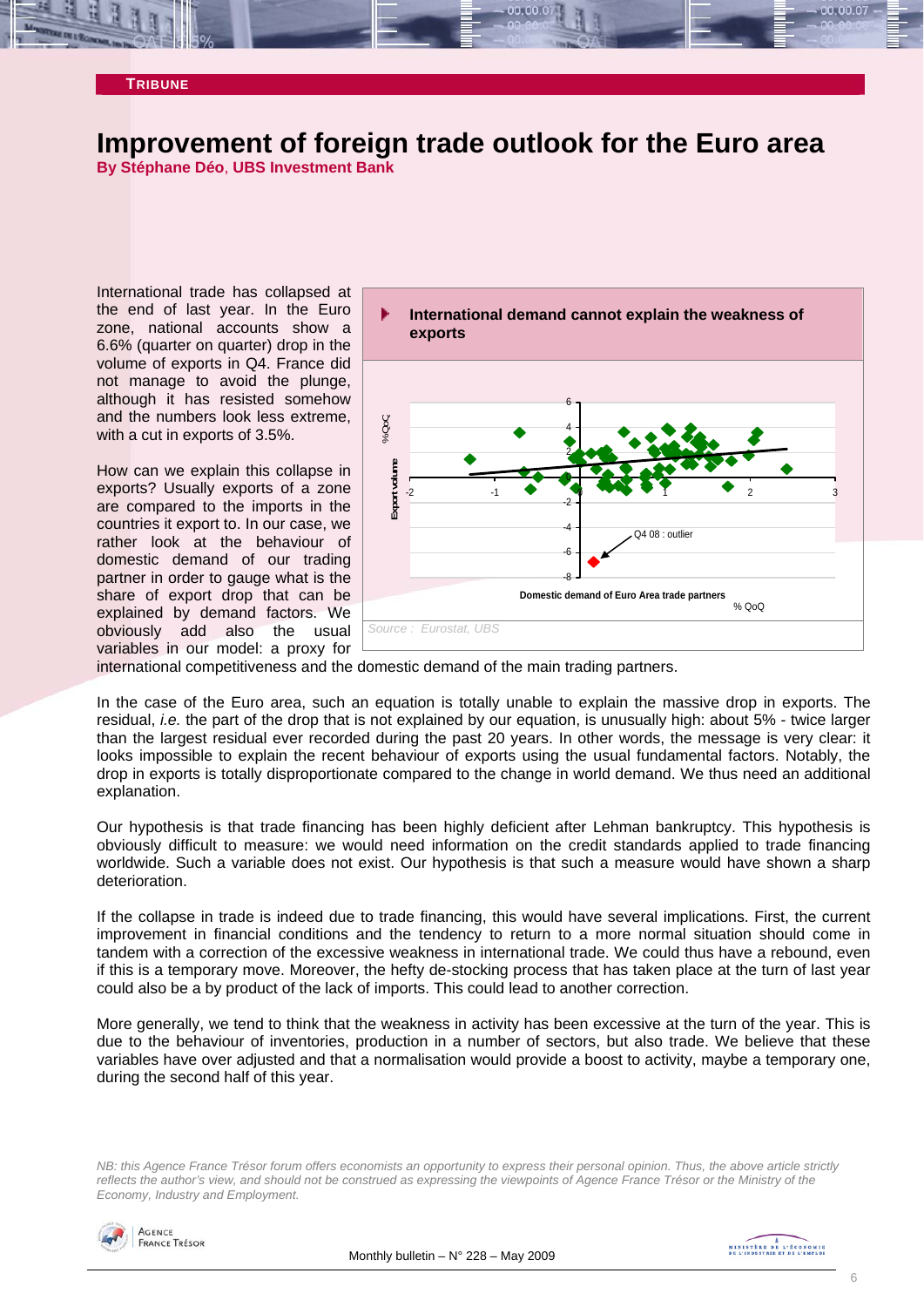

## **THE FRENCH ECONOMY**

| $\blacktriangleright$ Macro-economic forecast |      |        |      |  |  |  |  |
|-----------------------------------------------|------|--------|------|--|--|--|--|
| Real growth rate as a %                       |      |        |      |  |  |  |  |
|                                               | 2008 | 2009   | 2010 |  |  |  |  |
| French GDP                                    | 0,7  | $-1.5$ | 1,0  |  |  |  |  |
| Furo zone GDP                                 | 0,8  | $-2,1$ | 0,4  |  |  |  |  |
| Household consumption                         | 1.3  | 0.4    | 1.2  |  |  |  |  |
| <b>Business investment</b>                    | 1.5  | $-7.0$ | 3.7  |  |  |  |  |
| Exports                                       | 1,1  | $-4.8$ | 0.3  |  |  |  |  |
| Imports                                       | 2,0  | $-4.4$ | 1,4  |  |  |  |  |
| Consumer prices                               | 2.8  | 0.4    | 1,4  |  |  |  |  |
| (on an annual average basis)                  |      |        |      |  |  |  |  |

#### **Execent economic indicators**

| Industrial output*, year-on-year       | $-16.1%$      | 3/2009     |
|----------------------------------------|---------------|------------|
| Household consumption*, year-on-year   | 0.6%          | 3/2009     |
| Unemployment rate (ILO)                | 7.8%          | 12/2008    |
| Consumer prices, year-on-year          |               |            |
| all items                              | 0.1%          | 4/2009     |
| all items excluding tobacco            | 0.1%          | 4/2009     |
| Trade balance, fob-fob, sa             | $-4.9$ FUR bn | 3/2009     |
| п                                      | $-4.1$ FUR bn | 2/2009     |
| Current account balance, sa            | $-2.2$ FUR bn | 3/2009     |
| п                                      | $-2.0$ FUR bn | 2/2009     |
| 10-year constant maturity rate (TEC10) | 3.62%         | 04/30/2009 |
| 3-month interest rate (Euribor)        | 1.365%        | 04/30/2009 |
| FUR / USD                              | 1.3275        | 04/30/2009 |
| FUR / JPY                              | 130.34        | 04/30/2009 |
| $*$ manufactural manufa                |               |            |

*Source: Insee; Ministry of the Economy, Industry and Employment; Banque de France* 

*Source: Ministry of the Economy, Industry and Employment* 





| €bn                |          |          |          |                    |          |
|--------------------|----------|----------|----------|--------------------|----------|
|                    |          |          |          | end of March level |          |
|                    | 2007     | 2008     | 2007     | 2008               | 2009     |
| General budget     |          |          |          |                    |          |
| balance            | $-38.19$ | $-56.99$ | $-12,94$ | $-13,03$           | $-33,20$ |
| revenue            | 299,22   | 291,12   | 66,34    | 69,01              | 51,05    |
| expenditure        | 337,41   | 348,11   | 79.28    | 82,04              | 84,25    |
| Balance of special |          |          |          |                    |          |
| Treasury accounts  | $-0,21$  | 0,40     | $-12,00$ | -9,47              | $-10,47$ |
| General budget     |          |          |          |                    |          |
| outturn            | $-38.40$ | $-56.59$ | $-24.93$ | $-22.50$           | $-43.67$ |
|                    |          |          |          |                    |          |



AGENCE **FRANCE TRÉSOR**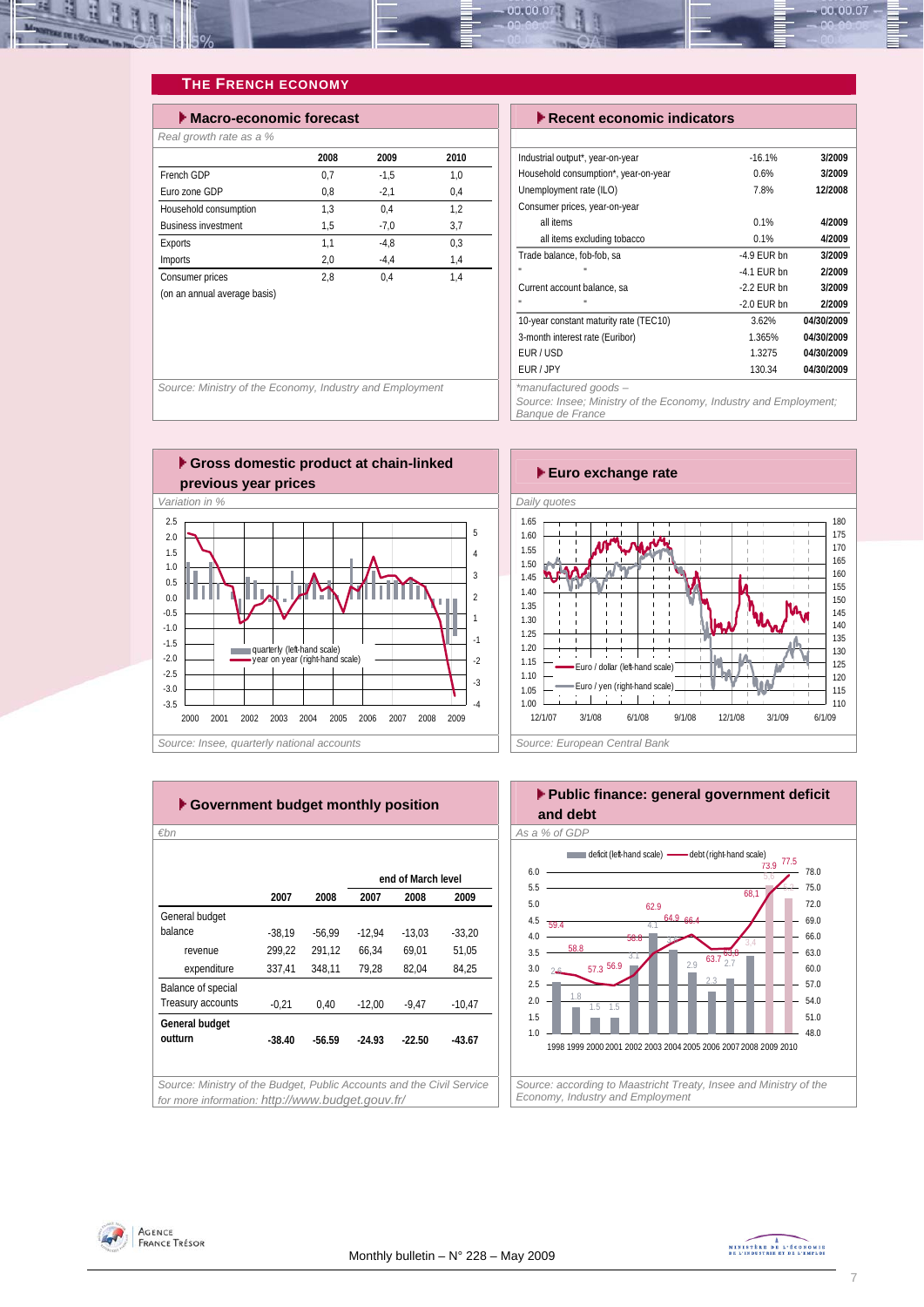|    | $\blacktriangleright$ Timetable for the release of French economic indicators |    |                                                      |  |  |  |  |
|----|-------------------------------------------------------------------------------|----|------------------------------------------------------|--|--|--|--|
|    | May 2009                                                                      |    | <b>June 2009</b>                                     |  |  |  |  |
|    | Foreign trade in March                                                        | 5  | Gross foreign exchange reserves in May               |  |  |  |  |
| 11 | Gross foreign exchange reserves in April                                      | 9  | Foreign trade in April                               |  |  |  |  |
| 11 | Industrial output in March                                                    | 10 | Industrial output in April                           |  |  |  |  |
| 12 | Central government budget: statement at end of March                          | 11 | Payroll employment: final results Q1-2009            |  |  |  |  |
| 13 | Balance of payments in March                                                  | 12 | Central government budget: statement at end of April |  |  |  |  |
| 13 | Industrial investments: quarterly April survey                                | 12 | Consumer prices: index for May                       |  |  |  |  |
| 13 | Consumer prices: final index for April                                        | 12 | Balance of payments in April                         |  |  |  |  |
| 15 | Quarterly national accounts: first results Q1-2009                            | 19 | Wages: final statistics Q1-2009                      |  |  |  |  |
| 15 | Payroll employment: provisional results Q1-2009                               | 23 | Household consumption of manufactured goods in May   |  |  |  |  |
| 26 | Household consumption of manufactured goods in April                          | 23 | Industrial trends: monthly survey for June           |  |  |  |  |
| 27 | Industrial trends: monthly survey for May                                     | 26 | Quarterly national accounts: final results Q1-2009   |  |  |  |  |
| 27 | Household confidence survey: May survey                                       | 26 | Household confidence survey: June survey             |  |  |  |  |
| 28 | New building starts in April                                                  | 29 | Job seekers in May                                   |  |  |  |  |
| 29 | Job seekers in April (Pôle Emploi)                                            | 30 | Industrial producer prices: May index                |  |  |  |  |
| 29 | Net foreign exchange reserves in April                                        | 30 | General government debt Q1-2009                      |  |  |  |  |
|    |                                                                               | 30 | New building starts in May                           |  |  |  |  |
|    | Harmonized index of consumer prices - Eurozone (Eurostat)                     |    |                                                      |  |  |  |  |

00.00.07

*Index for April: May 15 Index for May: June 16* 

즤 ų

Ŀ,







 $-00.00.07 -$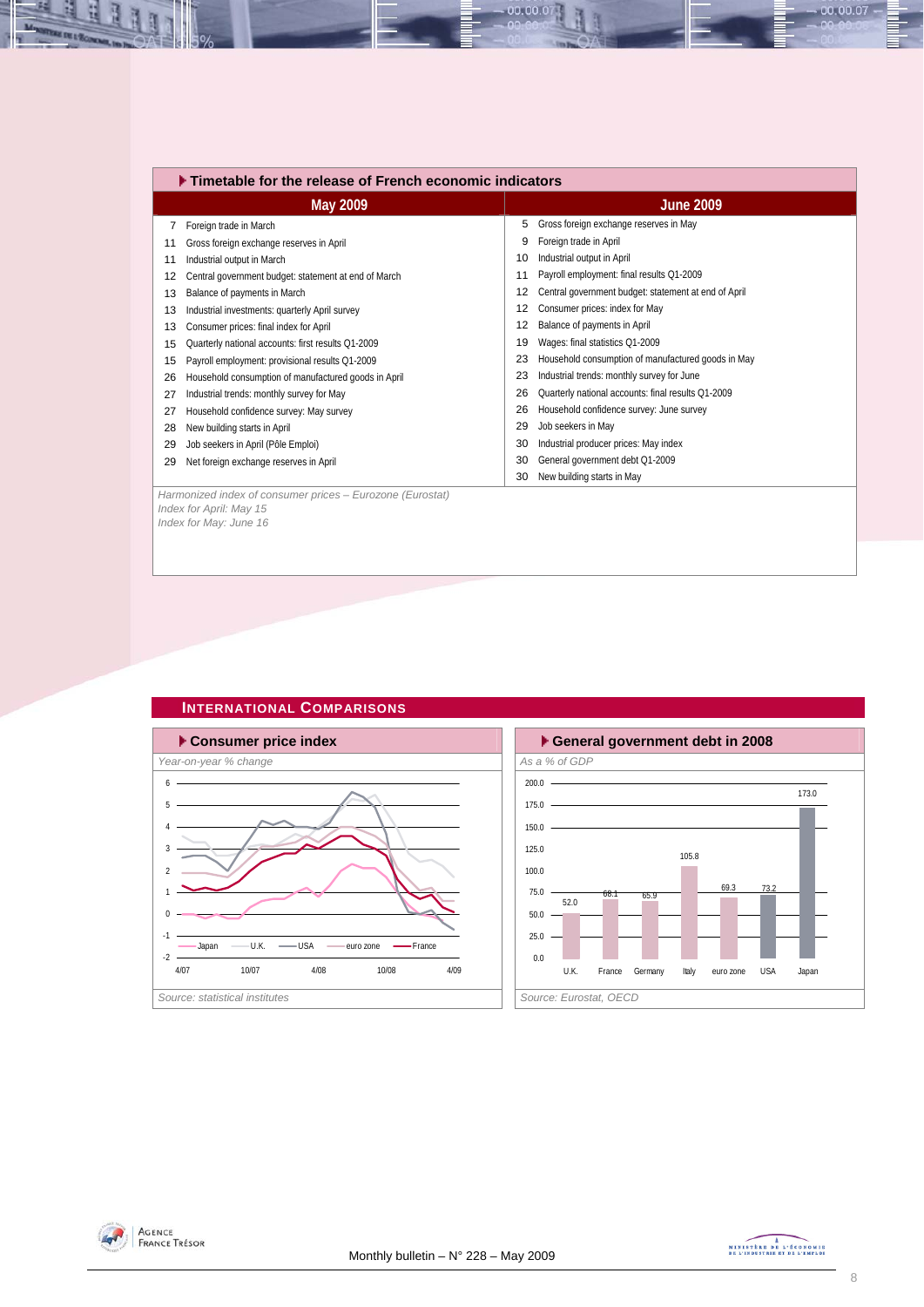#### **FRENCH GOVERNMENT NEGOTIABLE DEBT OUTSTANDING -** *DETTE NEGOCIABLE DE L'ETAT*

 $.00,00,01$ 

#### **OAT au 30 avril 2009** */ fungible Treasury bonds at April 30, 2009*

*En euros* CODE ISIN*Euroclear France* Libellé de l'emprunt / Bond Encours / Outstanding Coefficient d'indexation / indexation coefficient Valeur nominale/ face value *démembré / stripped* **Échéance 2009 35 375 911 125**FR0000571424 I OATi 3% 25 juillet 2009 16 151 774 087 (1) 1,17370 (13 761 416 109) 0 OAT 4% 25 octobre 2009 **Échéance 2010 31 642 742 970**FR0000186603 **OAT 5.5% 25 avril 2010** 15 791 719 352 **15 791 719 352** 556 920 000 FR0000187023 0AT 5.5% 25 octobre 2010 15 851 023 618 899 703 000 15 851 023 618 **Échéance 2011 52 015 280 202**19 572 445 710 FR0000570731 OAT 6.5% 25 avril 2011 2012 19 572 445 710 2012 19 572 445 710 FR0010094375 I OATi 1,6% 25 juillet 2011 16 787 948 160 (1) 1,09632 (15 313 000 000) 0 FR0000187874 OAT 5% 25 octobre 2011 15 654 886 332 15 654 886 332 348 491 000 **Échéance 2012 58 925 875 623**FR0000188328 0AT 5% 25 avril 2012 17 169 110 580 545 950 000 545 950 000 FR0000188013 I OAT€i 3% 25 juillet 2012 16 716 944 780 (1) 1,15337 (14 494 000 000) 0 FR0000188690 OAT 4,75% 25 octobre 2012 19 554 122 924 403 096 000 FR0000570780 OAT 8,5% 26 décembre 2012 5 485 697 339 - **Échéance 2013 56 309 619 306** FR0000188989 OAT 4% 25 avril 2013 19 827 183 879 148 150 000FR0000188955 I OATi 2,5% 25 juillet 2013 17 507 677 748 (1) 1,11387 (15 717 882 471) 0 FR0010011130 **OAT 4% 25 octobre 2013** 18 974 757 679 239 420 000 **Échéance 2014 37 908 724 224**FR0010061242 **OAT 4% 25 avril 2014** 19 254 752 234 141 375 000 FR0010112052 **OAT 4% 25 octobre 2014** 18 653 971 990 121 050 000 **Échéance 2015 55 528 450 093**FR0010163543 OAT 3,5% 25 avril 2015 19 388 313 893 117 150 000 FR0010135525 I OAT€i 1,6% 25 juillet 2015 13 365 136 200 (1) 1,09371 (12 220 000 000) 0 FR0010216481 **OAT 3% 25 octobre 2015** 22 775 000 000 270 394 000 **Échéance 2016 42 483 000 000** FR0010288357 OAT 3,25% 25 avril 2016 20 461 000 000 32 550 000 FR0000187361 OAT 5% 25 octobre 2016 22 022 000 000 1 201 730 0001 201 730 000 **Échéance 2017 54 539 231 560**FR0010415331 OAT 3,75% 25 avril 2017 19 990 000 000 244 500 000 FR0010235176 I OATi 1% 25 juillet 2017 17 887 231 560 (1) 1,05754 (16 914 000 000) 0 FR0010517417 OAT 4,25% 25 octobre 2017 16 662 000 000 226 700 000 CODE ISIN*Euroclear France* Libellé de l'emprunt / Bond Encours / Outstanding Coefficient d'indexation / indexation coefficient Valeur nominale/ face value *démembré / stripped* **Échéance 2018 38 963 000 000**FR0010604983 OAT 4% 25 avril 2018 21 294 000 000 133 250 000 $6,200,000$ FR0010670737 OAT 4,25% 25 octobre 2018 17 669 000 000 **Échéance 2019 33 428 468 664** FR0000189151 OAT 4,25% 25 avril 2019 24 567 000 000 24 567 000 000 25 24 567 000 196 790 000 FR0000570921 OAT 8,5% 25 octobre 2019 8 844 392 893 3 830 786 000 FR0000570954 C ETAT 9,82% 31 décembre 2019 17 075 771 (2) (6 692 154) **Échéance 2020 17 593 714 820**FR0010050559 I OAT€i 2,25% 25 juillet 2020 17 593 714 820 (1) 1,11614 (15 763 000 000) 0 **Échéance 2021 19 857 000 000**FR0010192997 OAT 3,75% 25 avril 2021 19 857 000 000 422 840 000 **Échéance 2022 1 243 939 990**FR0000571044 OAT 8,25% 25 avril 2022 1 243 939 990 809 250 000 **Échéance 2023 29 906 381 503**FR0000571085 OAT 8,5% 25 avril 2023 10 606 195 903 6 846 935 000 FR0010585901 I OATi 2,1% 25 juillet 2023 5 052 185 600 (1) 1,02520 (4 928 000 000) 0 FR0010466938 OAT 4,25% 25 octobre 2023 14 248 000 000 292 902 000 **Échéance 2025 10 610 928 118**FR0000571150 OAT 6% 25 octobre 2025 2025 10 610 928 118 2 991 577 000 **Échéance 2028 16 173 709**16 173 709 FR0000571226 C OAT zéro coupon 28 mars 2028 16 173 709 (3) (3) (46 232 603) **Échéance 2029 23 987 197 285** FR0000571218 OAT 5,5% 25 avril 2029 15 500 880 458 2 388 516 000 FR0000186413 I OATi 3,4% 25 juillet 2029 8 486 316 827 (1) 1,16873 (7 261 144 000) 0 **Échéance 2032 28 586 111 720** FR0000188799 I OAT€i 3,15% 25 juillet 2032 10 176 789 120 (1) 1,13088 (8 999 000 000) 0 FR0000187635 OAT 5,75% 25 octobre 2032 18 409 322 600 6 635 399 000 **Échéance 2035 15 614 000 000**FR0010070060 OAT 4,75% 25 avril 2035 3 251 686 000 15 614 000 000 3 251 686 000 3 251 686 000 3 251 686 000 3 251 686 000 3 251 686 000 3 251 686 000 3 251 686 000 3 251 686 000 3 251 686 000 3 251 687 600 3 251 687 600 3 **Échéance 2038 22 564 000 000**FR0010371401 OAT 4% 25 octobre 2038 22 564 000 000 2 500 050 0002 500 050 000 **Échéance 2040 5 311 129 200**FR0010447367 I OAT€i 1,8% 25 juillet 2040 5 311 129 200 (1) 1,04756 (5 070 000 000) 0  $Échéance 2055$ 14 926 000 000 FR0010171975 OAT 4% 25 avril 2055 2000 000 14 926 000 000 300 300 300 300 3 307 237 000 3 307 237 000 3 307 237 000 **Total OAT /** *total fungible Treasury bonds* **687 336 880 112**  Encours démembré /*stripped outstanding*<br>40 518 640 000 En % des lignes démembrables *As a % of strippable bonds* 5,94 % **Durée de vie moyenne 1988 1988 9 ans et 289 jours** *(1) Encours OAT indexées = valeur nominale x coefficient d'indexation / indexed bonds outstanding = face value x indexation coefficient (2) y compris intérêts capitalisés au 31/12/2008 / including coupons capitalized at 12/31/2008 ; non offerte à la souscription / not open to subscription (3) valeur actualisée au 28/03/2009 / actualized value at 03/28/2009 ; non offerte à la souscription / not open to subscription OATi : OAT indexée sur l'indice français des prix à la consommation (hors tabac) / OAT indexed on the French consumer price index (excluding tobacco) OAT€i : OAT indexée sur l'indice des prix à la consommation harmonisé de la zone euro (hors tabac) / OAT indexed on the eurozone harmonized index of consumer price (excluding tobacco)* 





*Average maturity 9 years and 289 days* 

 $00007$ 

 $00.00$